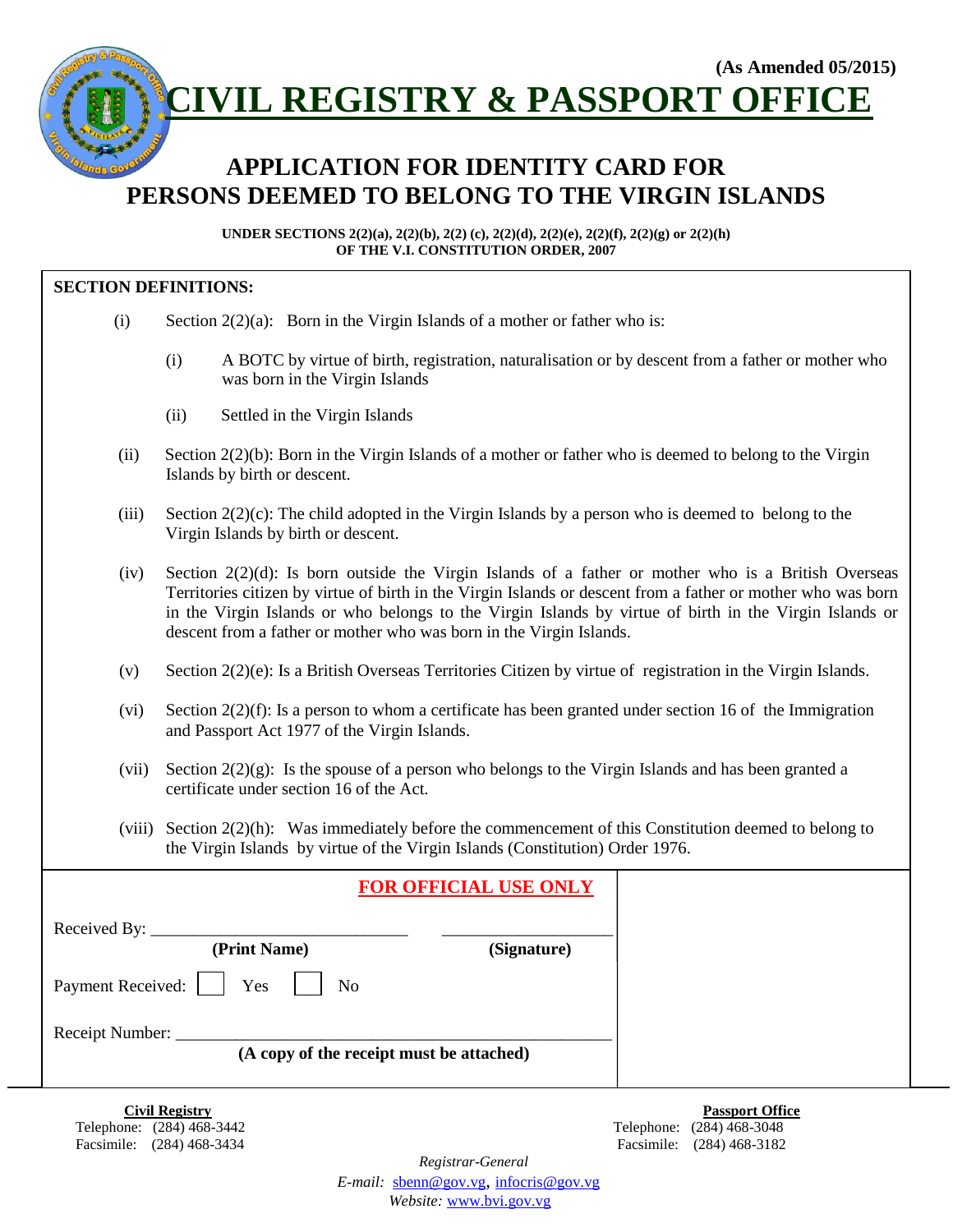|          | <b>APPLICANT</b><br>Please fill in your particulars below. To be completed by all applicants.                                                                                                                                                                                                                                                                                                                     |
|----------|-------------------------------------------------------------------------------------------------------------------------------------------------------------------------------------------------------------------------------------------------------------------------------------------------------------------------------------------------------------------------------------------------------------------|
| 1. (a)   |                                                                                                                                                                                                                                                                                                                                                                                                                   |
| (b)      |                                                                                                                                                                                                                                                                                                                                                                                                                   |
| (c)      |                                                                                                                                                                                                                                                                                                                                                                                                                   |
| (d)      |                                                                                                                                                                                                                                                                                                                                                                                                                   |
| (e)      | DATE OF BIRTH: $\frac{1}{\sqrt{M(Y)}}$ MONTH $\frac{1}{\sqrt{M(Y)}}$ (f) AGE:                                                                                                                                                                                                                                                                                                                                     |
| (g)      |                                                                                                                                                                                                                                                                                                                                                                                                                   |
|          | <b>PARENT</b><br>To be completed by applicants claiming belonger status through a parent. Please only complete<br>the particulars of the parent you are claiming through and indicate so by ticking the box next to<br>mother or father.                                                                                                                                                                          |
| 2. $(a)$ | Father $\begin{bmatrix} \end{bmatrix}$                                                                                                                                                                                                                                                                                                                                                                            |
| (b)      |                                                                                                                                                                                                                                                                                                                                                                                                                   |
|          | (c) PLACE OF BIRTH:<br>(d) DATE OF BIRTH: $\frac{1}{\sqrt{2\pi}}$<br><b>MONTH</b><br><b>DAY</b><br><b>YEAR</b>                                                                                                                                                                                                                                                                                                    |
|          | <b>GRANDPARENT</b><br>To be completed by applicants claiming belonger status through a grandparent. Please only<br>complete the particulars of the grandparent you are claiming through and indicate so by ticking the<br>box next to grandmother or grandfather. Please note that if you are filling this section, section 2<br>must also be completed showing the parent that connects you to your grandparent. |

| 3. (a) | FULL NAME:                                                                       |     |                |     |              | Grandmother     Grandfather |
|--------|----------------------------------------------------------------------------------|-----|----------------|-----|--------------|-----------------------------|
| (b)    | MAIDEN NAME / PREVIOUS NAME(S) (Where Applicable):______________________________ |     |                |     |              |                             |
| (c)    | PLACE OF BIRTH:                                                                  | (d) | DATE OF BIRTH: | DAY | <b>MONTH</b> | <b>YEAR</b>                 |
|        |                                                                                  |     |                |     |              |                             |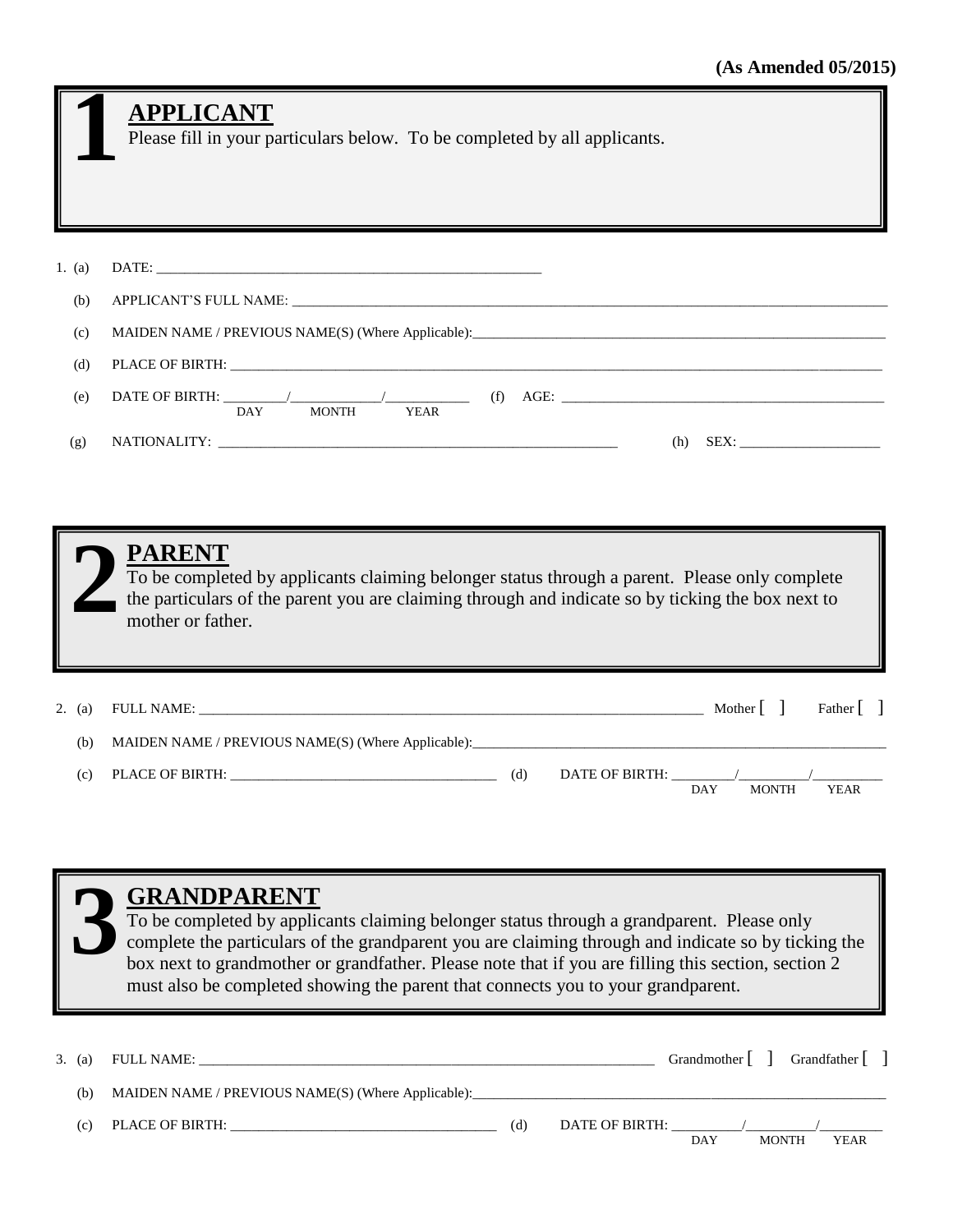| (a) HUSBAND'S NAME:<br>4.<br><b>MONTH</b><br><b>YEAR</b><br>(d) DATE OF MARRIAGE: $\frac{1}{1-\text{DAY}}$ MONTH<br>(e) DATE OF DIVORCE: $\frac{1}{1-\frac{1}{1-\frac{1}{1-\frac{1}{1-\frac{1}{1-\frac{1}{1-\frac{1}{1-\frac{1}{1-\frac{1}{1-\frac{1}{1-\frac{1}{1-\frac{1}{1-\frac{1}{1-\frac{1}{1-\frac{1}{1-\frac{1}{1-\frac{1}{1-\frac{1}{1-\frac{1}{1-\frac{1}{1-\frac{1}{1-\frac{1}{1-\frac{1}{1-\frac{1}{1-\frac{1}{1-\frac{1}{1-\frac{1}{1-\frac{1}{1-\frac{1}{1-\frac{1}{1-\frac{1}{1-\frac{1}{1-\frac{1}{1-\$<br><b>YEAR</b><br>IF NOT DIVORCED PLEASE CHECK [ ]                                                                         |  |  |  |  |  |  |  |  |
|----------------------------------------------------------------------------------------------------------------------------------------------------------------------------------------------------------------------------------------------------------------------------------------------------------------------------------------------------------------------------------------------------------------------------------------------------------------------------------------------------------------------------------------------------------------------------------------------------------------------------------------------------|--|--|--|--|--|--|--|--|
|                                                                                                                                                                                                                                                                                                                                                                                                                                                                                                                                                                                                                                                    |  |  |  |  |  |  |  |  |
| NATURALISATION/REGISTRATION<br>To be completed by applicants claiming belonger status through Naturalisation or Registration<br>only. Please note that if you were Naturalised on or after <b>June 15<sup>th</sup></b> , 2007 you should apply for<br>belonger status at the Department of Immigration.                                                                                                                                                                                                                                                                                                                                            |  |  |  |  |  |  |  |  |
| 5.<br>(a)<br>PLACE OF ISSUE: (c)<br>(b)<br><b>MONTH</b><br><b>DAY</b><br><b>YEAR</b>                                                                                                                                                                                                                                                                                                                                                                                                                                                                                                                                                               |  |  |  |  |  |  |  |  |
| DECLARATION - TO BE COMPLETED BY ALL APPLICANTS<br><b>Important</b> - Please read the following before signing your application.<br>I hereby certify that all of the information I have furnished on this form is true and correct to the best of my<br>knowledge and belief, and all documents which I have supplied are <b>authentic</b> . I understand that any misleading<br>information may result in denial of a card or revocation of any card given.<br>Applicant's Signature (sign if you are 12 years of age and older):<br>Parent's Signature (for children under the age of 12):<br>Father [ ]<br>$\lfloor$ Mother $\lfloor$ $\rfloor$ |  |  |  |  |  |  |  |  |
|                                                                                                                                                                                                                                                                                                                                                                                                                                                                                                                                                                                                                                                    |  |  |  |  |  |  |  |  |
| Email<br>Please continue to the back of this page for important notes.                                                                                                                                                                                                                                                                                                                                                                                                                                                                                                                                                                             |  |  |  |  |  |  |  |  |